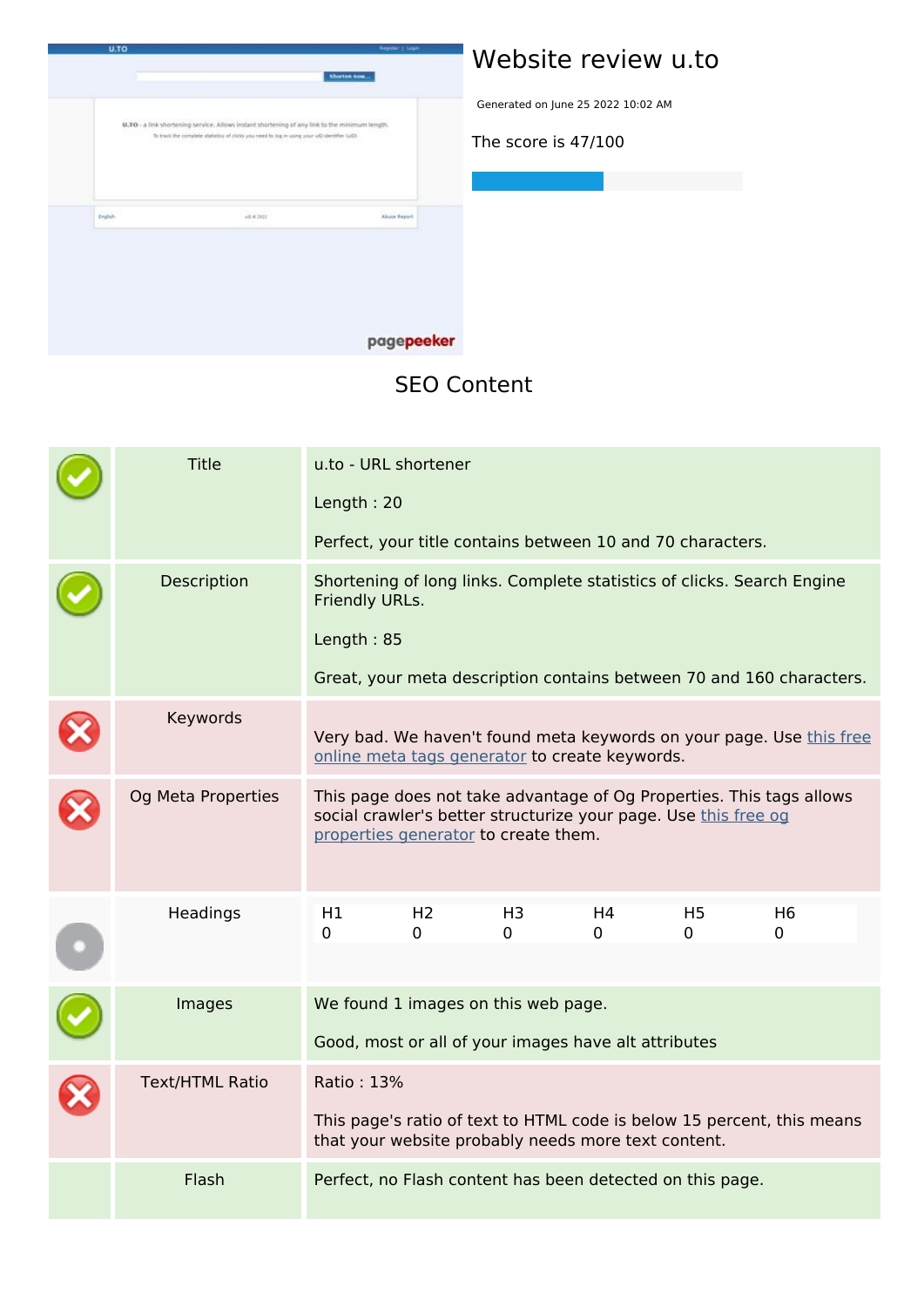### **SEO Content**

| Iframe | Great, there are no Iframes detected on this page. |
|--------|----------------------------------------------------|

## **SEO Links**

|  | <b>URL Rewrite</b>                | Good. Your links looks friendly!                         |
|--|-----------------------------------|----------------------------------------------------------|
|  | Underscores in the<br><b>URLs</b> | Perfect! No underscores detected in your URLs.           |
|  | In-page links                     | We found a total of 3 links including 0 link(s) to files |
|  | <b>Statistics</b>                 | External Links: noFollow 0%                              |
|  |                                   | External Links: Passing Juice 33.33%                     |
|  |                                   | Internal Links 66.67%                                    |

## **In-page links**

| Anchor   | Type     | Juice         |
|----------|----------|---------------|
| Register | External | Passing Juice |
| Login    | Internal | Passing Juice |
| English  | Internal | Passing Juice |

# **SEO Keywords**

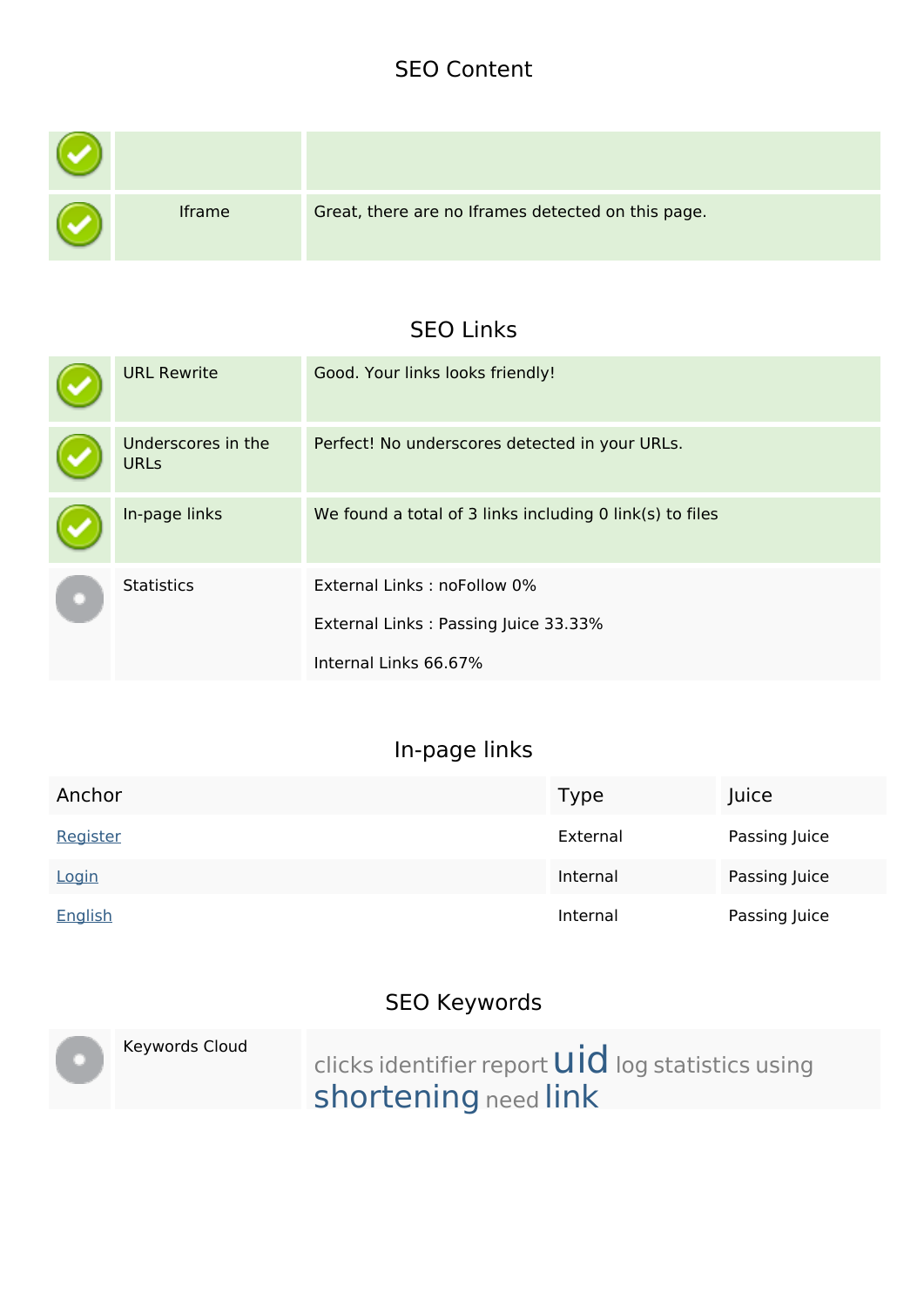# **Keywords Consistency**

| Keyword    | Content | <b>Title</b> | Keywords | Description | Headings |
|------------|---------|--------------|----------|-------------|----------|
| uid        | 3       | ×            | ×        | ×           | ж        |
| shortening | 2       | ×            | ×        |             | ×        |
| link       | 2       | ×            | ×        |             | ×        |
| log        | 1       | ×            | ×        | ×           | ×        |
| need       |         | ×            | ×        | ×           | ×        |

# **Usability**

| Url                | Domain: u.to<br>Length: $4$                       |
|--------------------|---------------------------------------------------|
| Favicon            | Great, your website has a favicon.                |
| Printability       | We could not find a Print-Friendly CSS.           |
| Language           | Good. Your declared language is en.               |
| <b>Dublin Core</b> | This page does not take advantage of Dublin Core. |

# **Document**

| Doctype                | HTML 4.01 Strict                                           |
|------------------------|------------------------------------------------------------|
| Encoding               | Perfect. Your declared charset is UTF-8.                   |
| <b>W3C Validity</b>    | Errors: 19<br>Warnings: 5                                  |
| <b>Email Privacy</b>   | Great no email address has been found in plain text!       |
| <b>Deprecated HTML</b> | Great! We haven't found deprecated HTML tags in your HTML. |